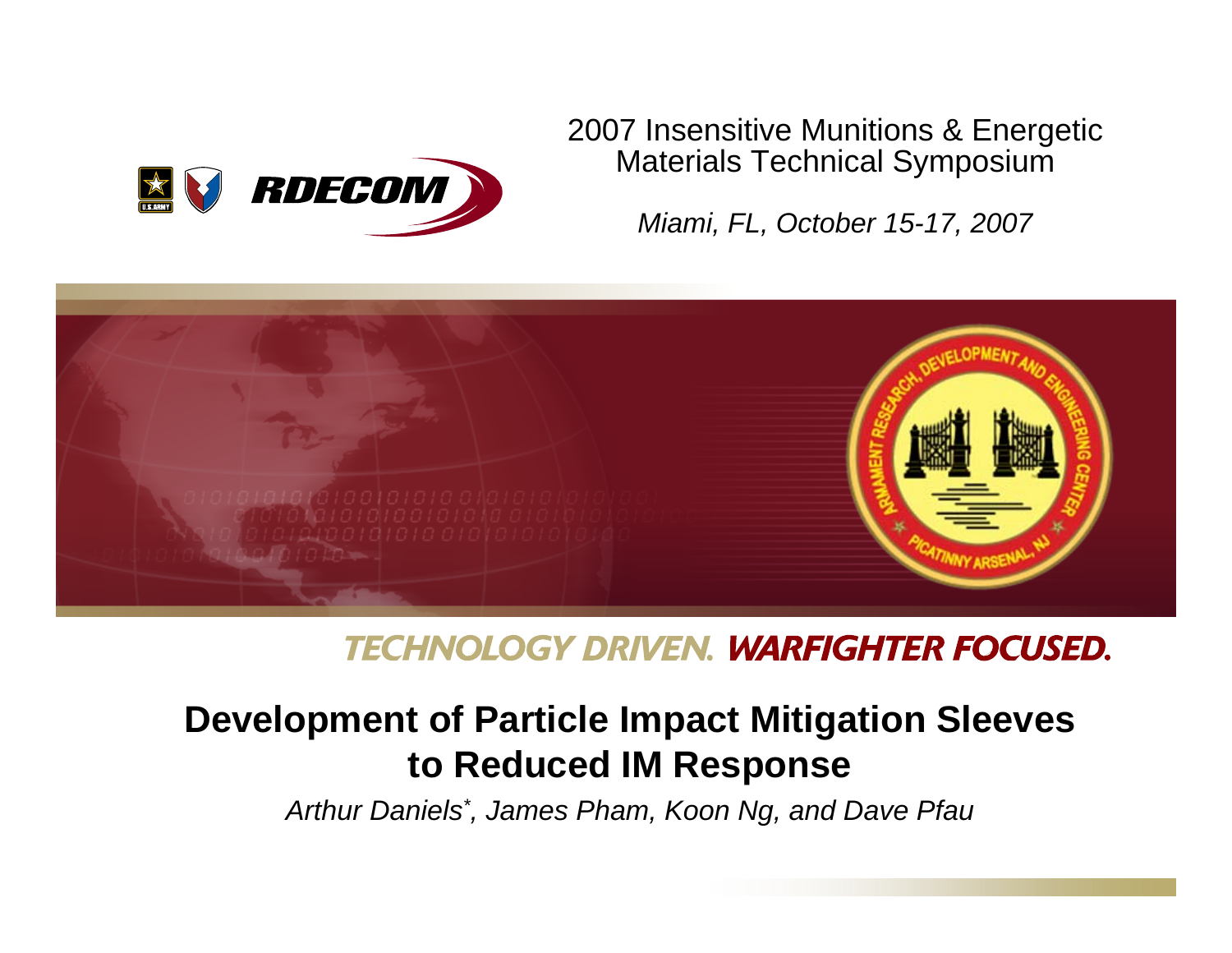



- Modern weapons systems are being design to provide multipurpose capabilities against a broad array of targets
	- Current urban environment is unpredictable
	- Soldiers would prefer 'point and shoot'
	- Single function warheads are costlier, time consuming and higher logistics burden
- High performance warheads are pushing the limits of their performance potentials
	- Armor, materiel, personnel and urban target requirements with small explosive loads
	- Will require high energy-density explosives to provide sufficient energy output
	- May not be easy for systems to meet IM requirements using IM explosives alone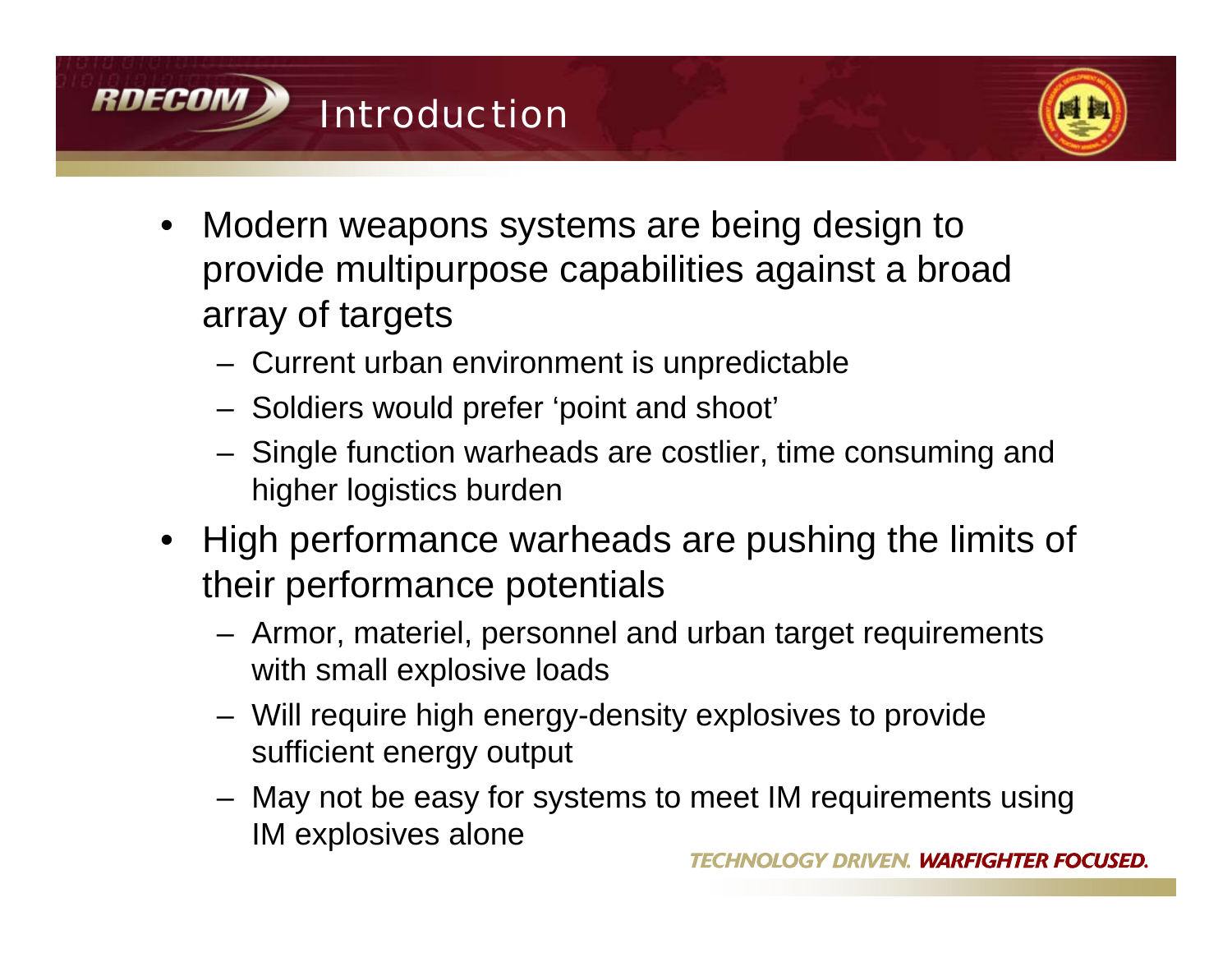



- Detonation behavior can be effected by barrier materials inserted between an incoming fragment or shock wave and an explosive material
	- Packaging materials used to ship and store munitions can be manipulated to help pass sympathetic detonation testing
	- Low density liners around the warhead body, or between the explosive and warhead body can reduce fragment impact violence
- As a practical application of this technology, low density liners, called Particle Impact Mitigation Sleeves (PIMS), were investigated to help reduce the violent response from fragment impact
	- Computationally modeled and shown to significantly reduce peak pressure in the explosive resulting from fragment impact
	- PIMS were incorporated in surrogate shaped charge warhead configurations and evaluated experimentally for IM response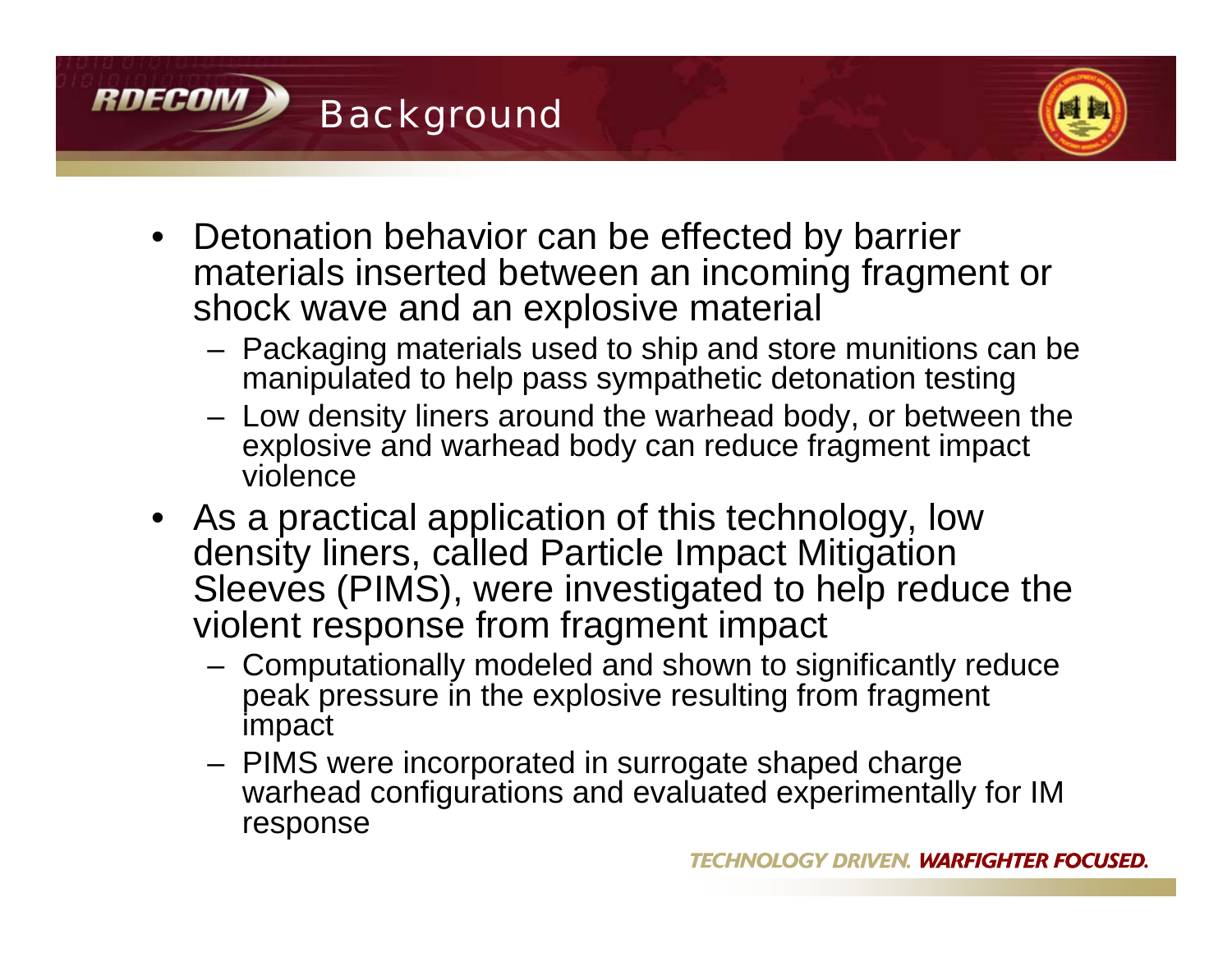Internal and External PIMS



- PIMS liners can effect warhead performance
	- Shaped Charge/EFP liner collapse, warhead case fragmentation behavior and blast output
	- Need to be incorporated early on in the design process so that required warhead performance characteristics can be maintained, while mitigating fragment impact behavior
- External PIMS application

RNFCAM

- Modern missile warheads are often sub calibered in the missile airframe or can accommodate a wrap on the outside of the missile skin
- The use of external sleeves allows the maximum interior diameter of the warhead to be used for the explosive charge for maximum munition effectiveness
- Internal PIMS application
	- Gun fired munitions are diameter constrained on the outside and also subjected to the high temperature gaseous products of the reacting propellant
	- The use of an internal PIMS may be used in conjunction with warhead venting techniques to mitigate the cook-off response of confined explosives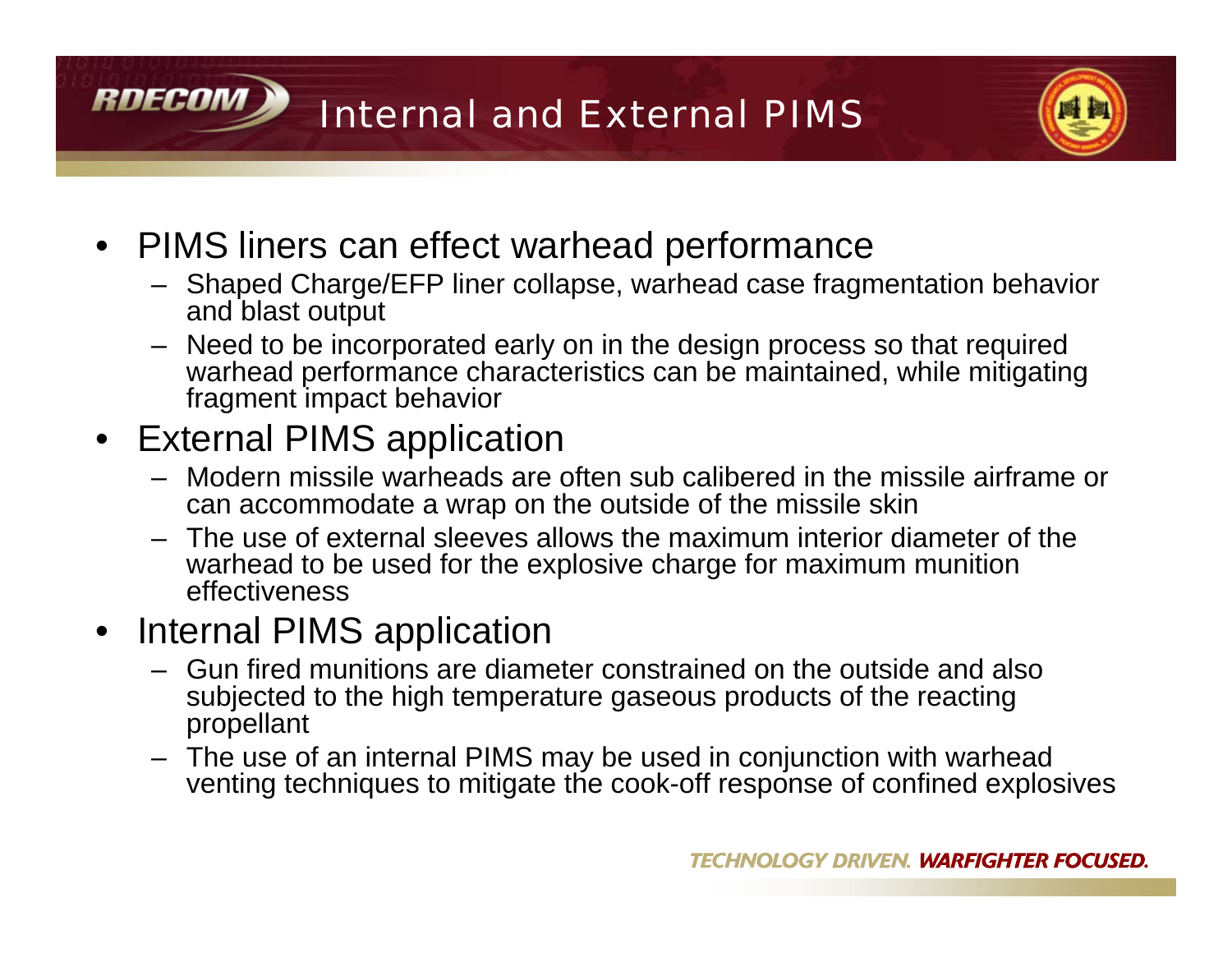

Fragment impact events were modeled using the high-rate continuum hydrocode ALE-3D.

Maximum pressure in the explosive versus time was calculated for impact velocities of 6000-fps and 8300-fps.



- Explosive replaced with mass matched inert material
- Tracer particles record pressure history

**RDECOM**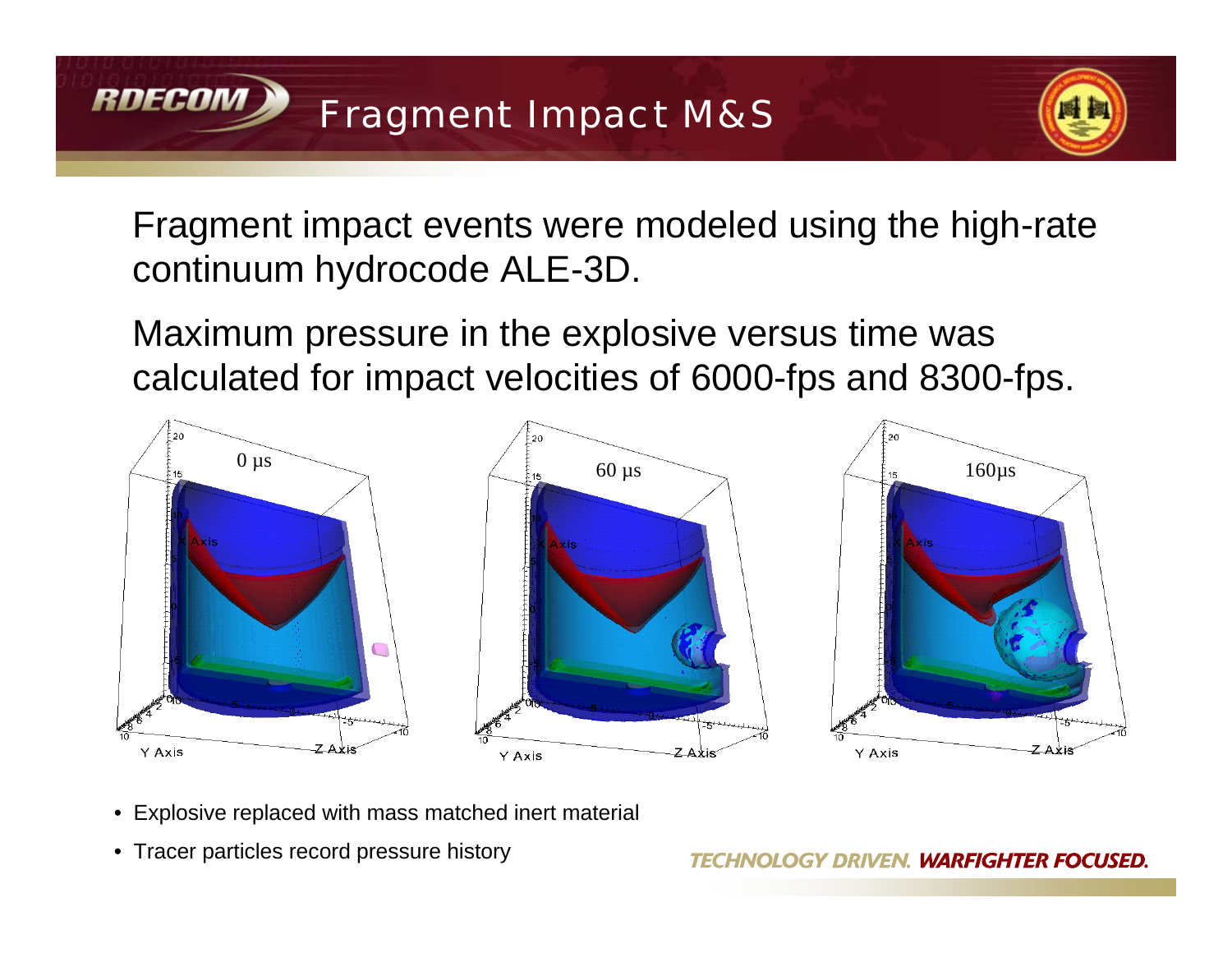# Max Pressure Plots for High-G Launched Type System

**RDECOM** 





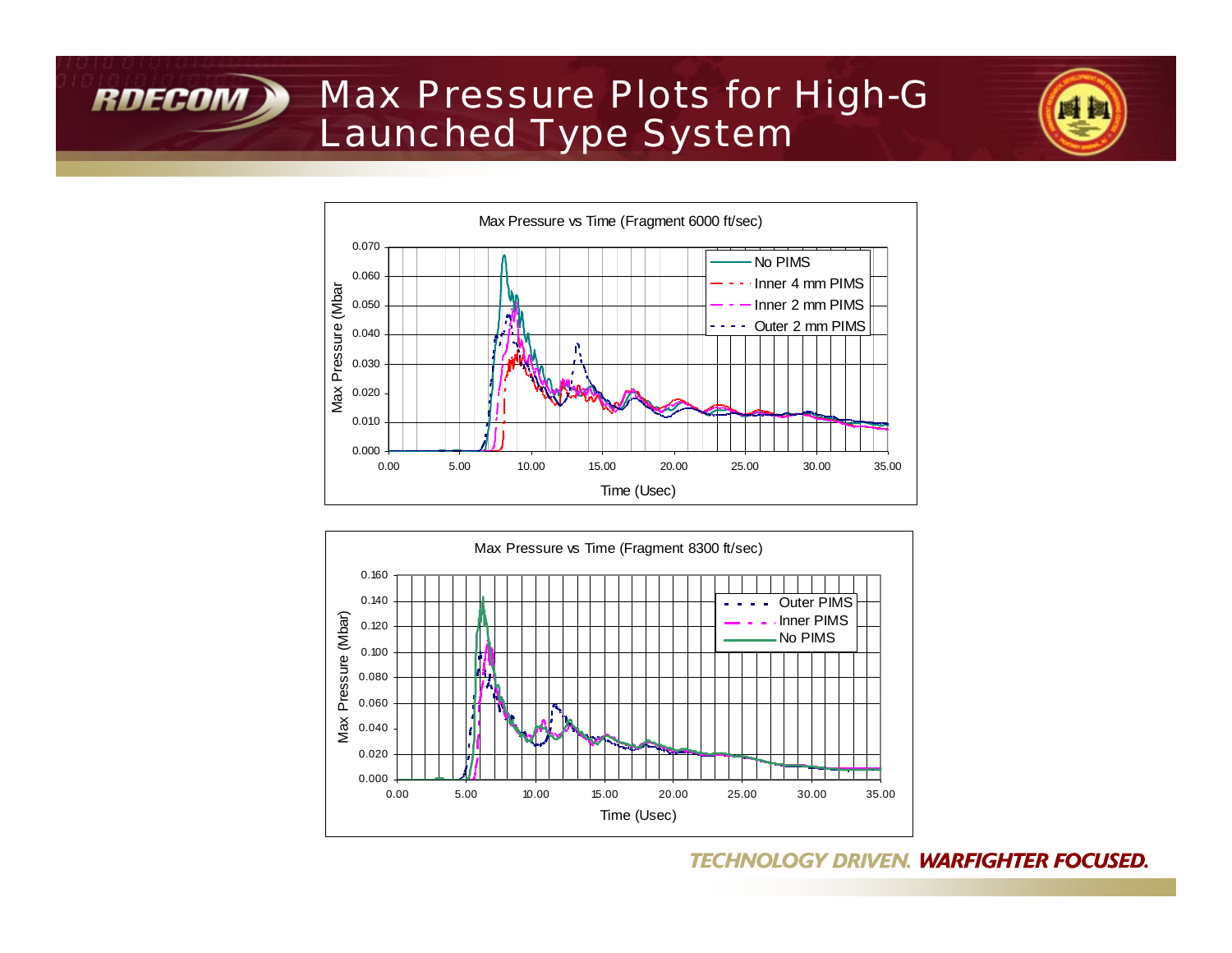## Max Pressure Plots for Low-G Launched Type System

**RDECOM** 





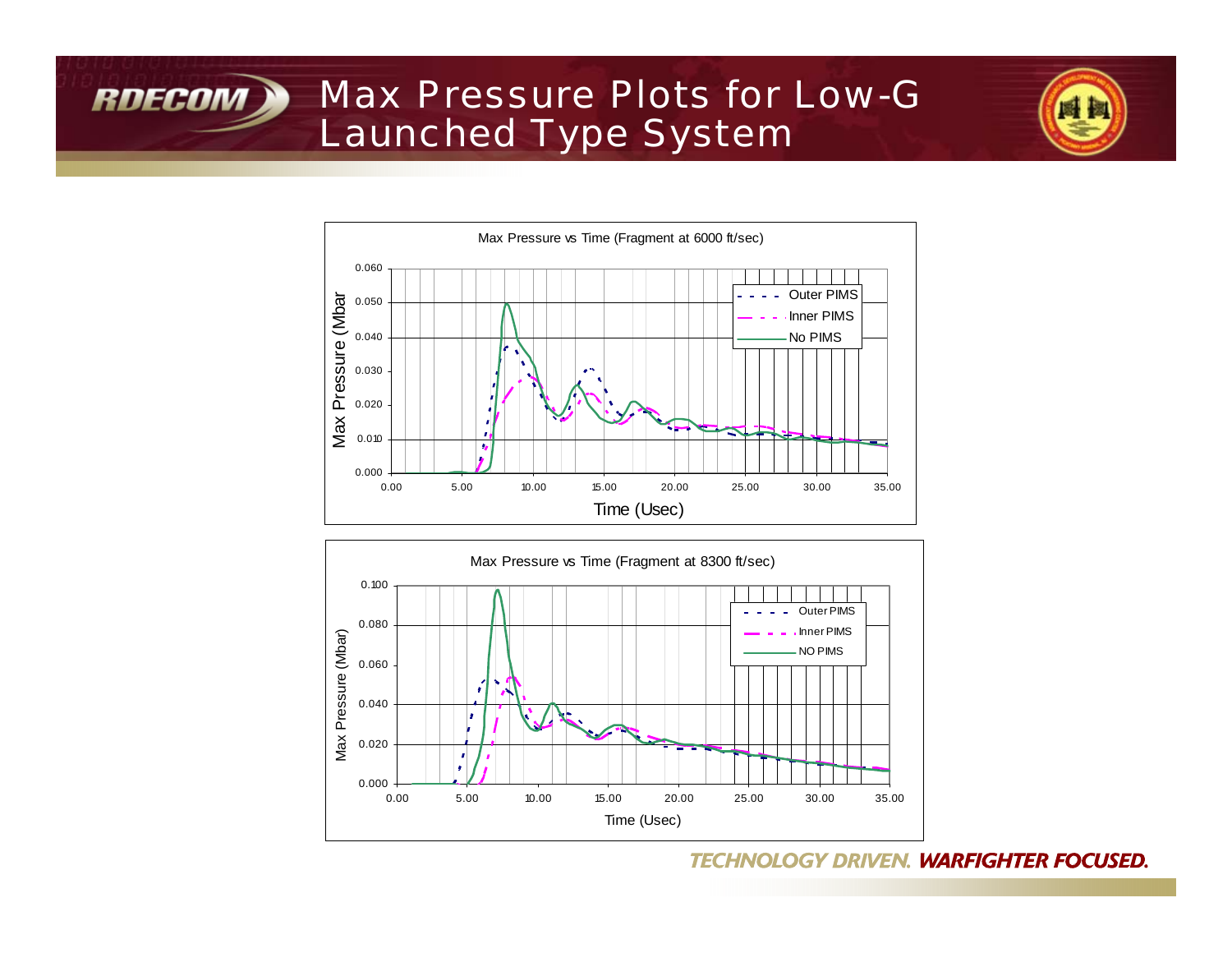

PIMS Fragment Impact Testing of High-G Launched Type Warheads



*6000 ft/sec frag impact test setup*



*Internal PIMS Test Warhead*

## PIMS liners reduce shock transfer from Bullet/frag impact

- Evaluating Effect of PIMS on various explosives
- Evaluating effects of liner thicknesses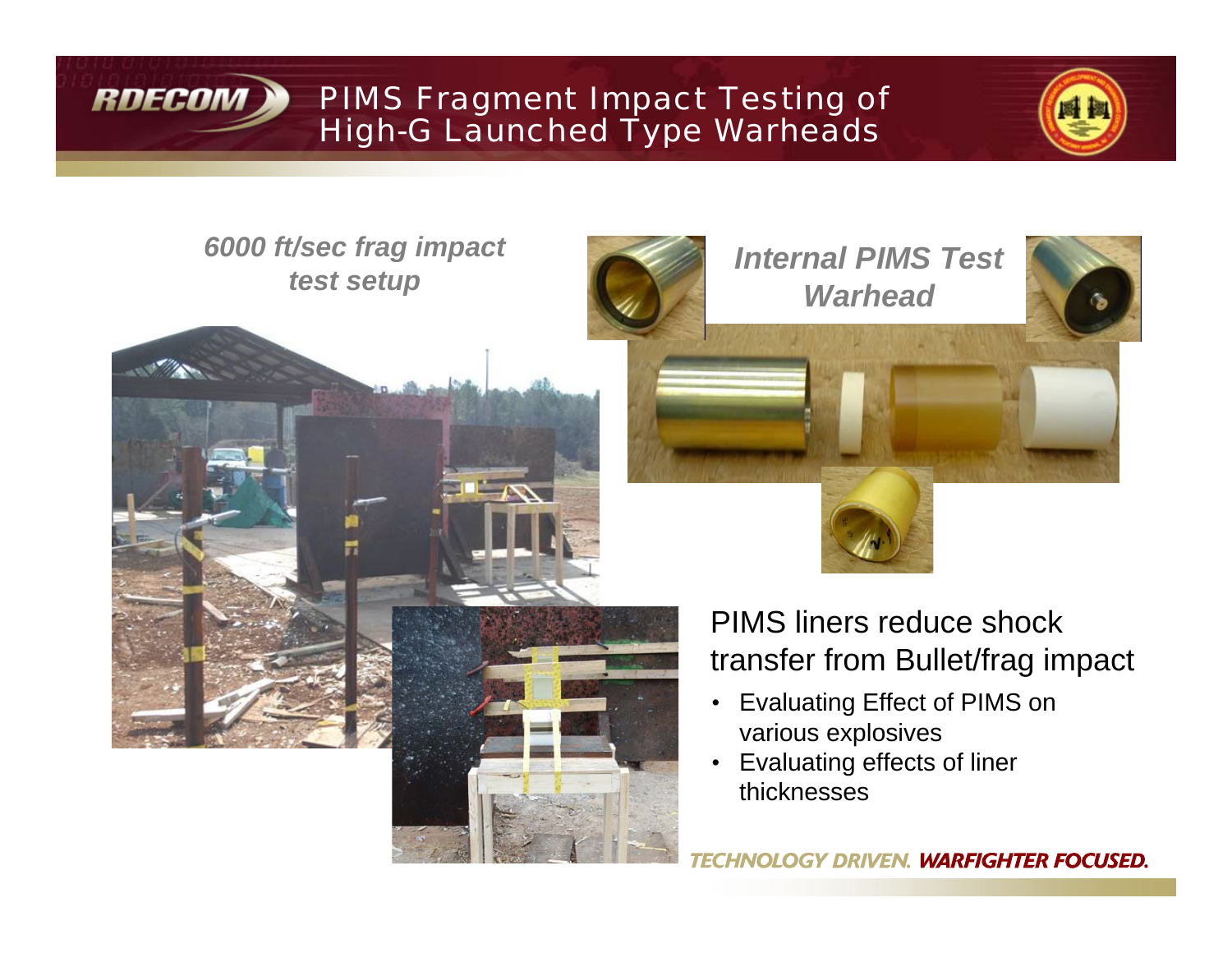



- PBXN-9: 92% HMX, Hycar/Di-2-EHA binder
- PAX-2A: 85% HMX, BDNPA/F & CAB binder
- PAX-3: 64% HMX, 20% Aluminum, binder
- PAX-30: 77% HMX, 15% Aluminum, binder
- PAX-42: 77% RDX, 15% Aluminum, binder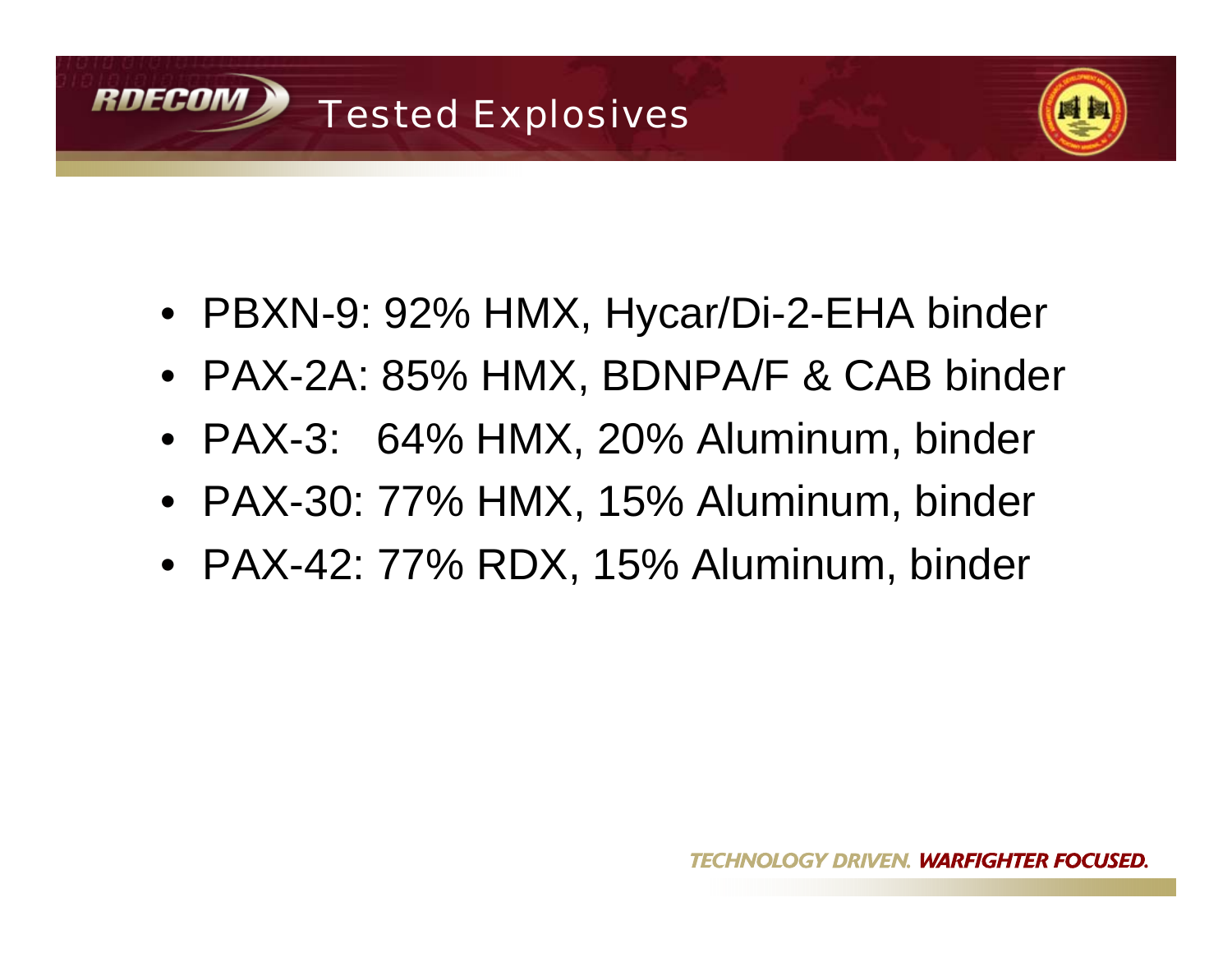



| <b>Explosive</b> | <b>No PIMS</b><br><b>Reaction*</b> | 2mm PIMS<br><b>Reaction</b> | 4mm PIMS<br><b>Reaction</b> |
|------------------|------------------------------------|-----------------------------|-----------------------------|
| PBXN-9           | Type 1                             | <b>Type 1&amp;4</b>         | Type 4                      |
| PAX-2A           | Type 1                             | Type 1                      | Type 4                      |
| $PAX-3$          | Type 2                             | Type 4                      | Type 4                      |
| <b>PAX-42</b>    | Type 1                             | Type 3                      | Type 3                      |
| <b>PAX-30</b>    | Type 1                             | Type 1                      | Type 3                      |

\* Baseline information provided by Raytheon and AMRDEC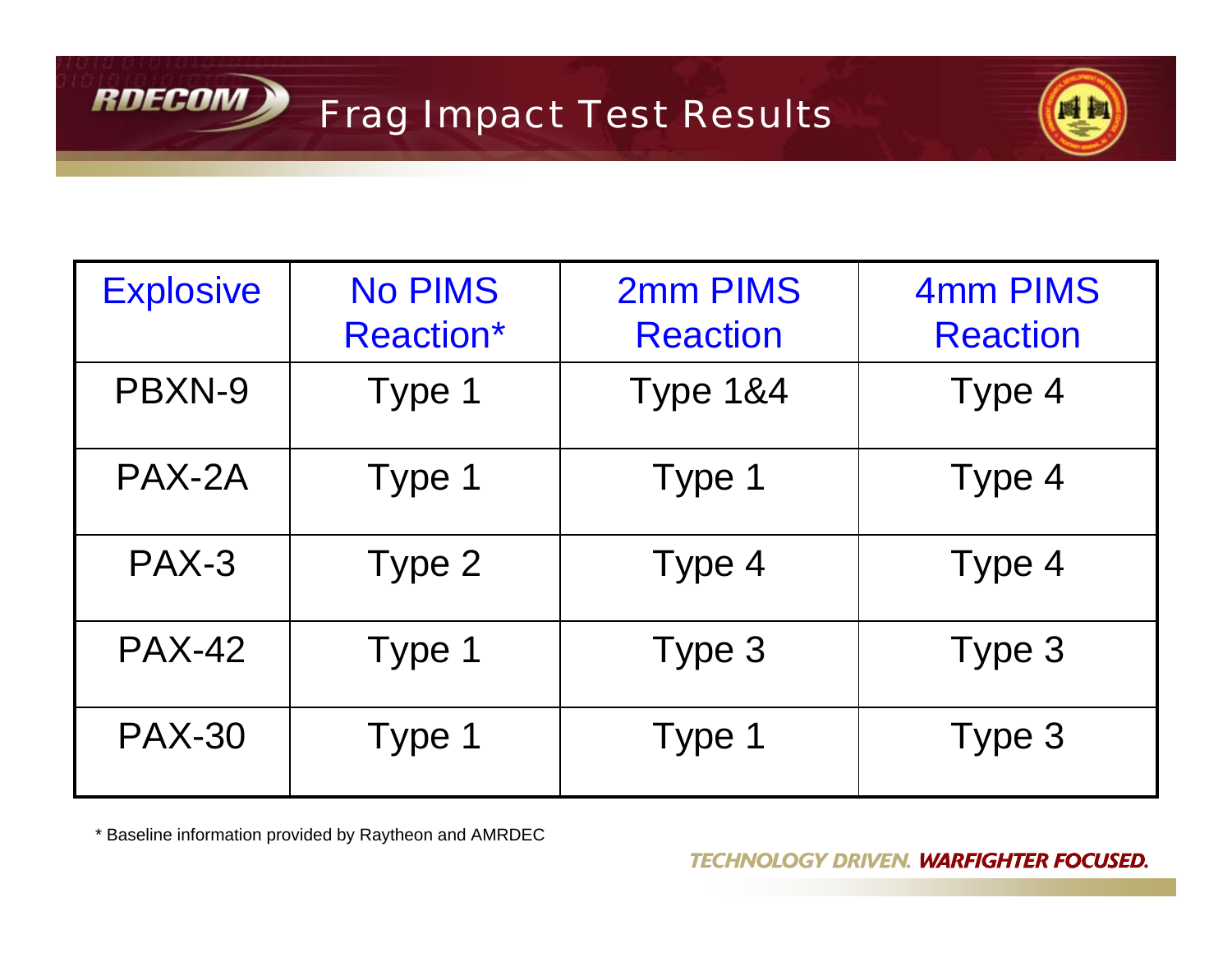





*Witness plate after type 4 reaction*

*Witness plate after type 1 reaction*



*Typical type 4 reaction showing large chunks of unreacted explosive*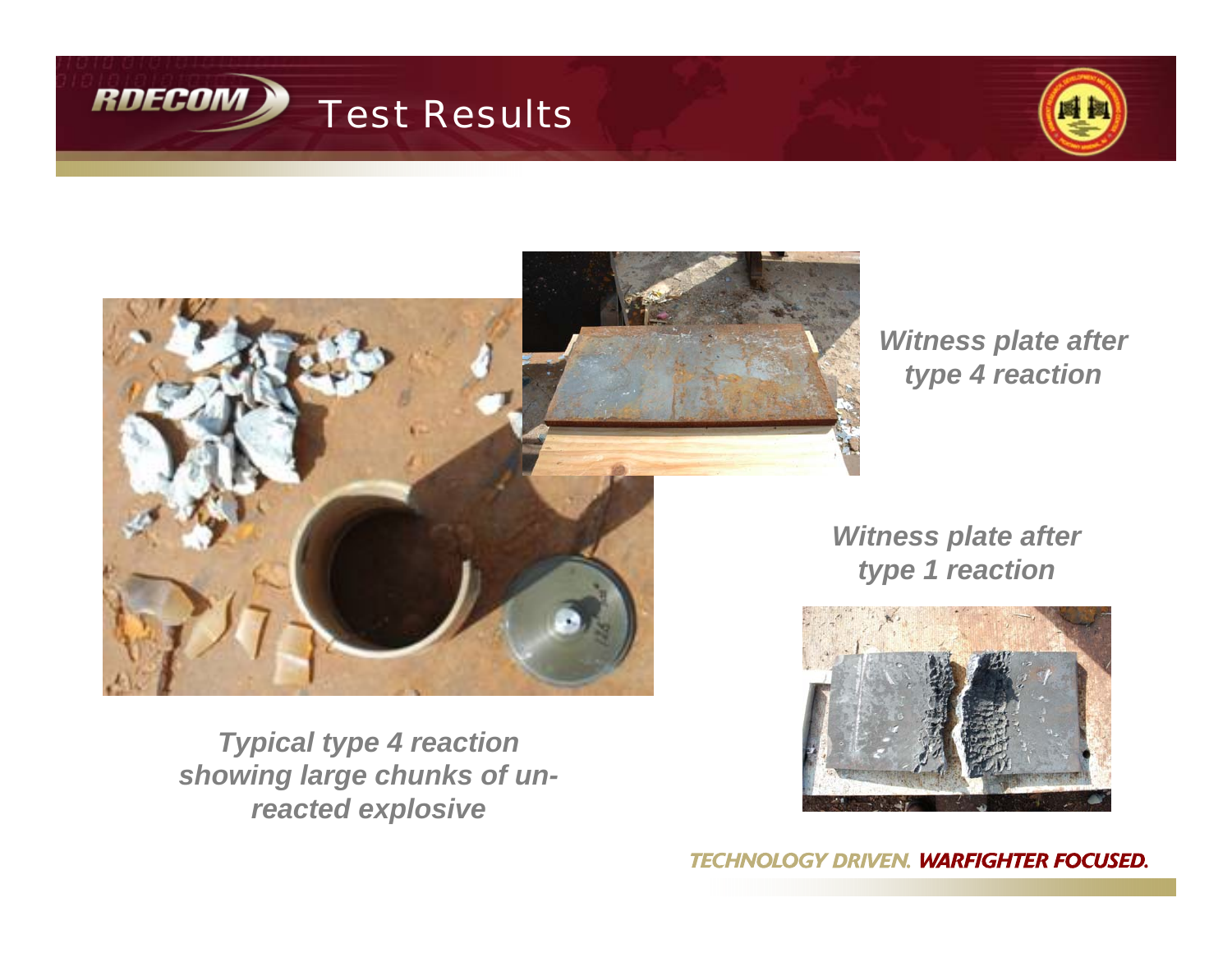

### PIMS Fragment Impact Testing of Low-G Launched Type Warheads



### *External PIMS (4-mm) test hardware*



*6000 ft/sec frag impact test setup*



*Type 4 test results for PAX-30 showing large case fragments and unreacted explosive*



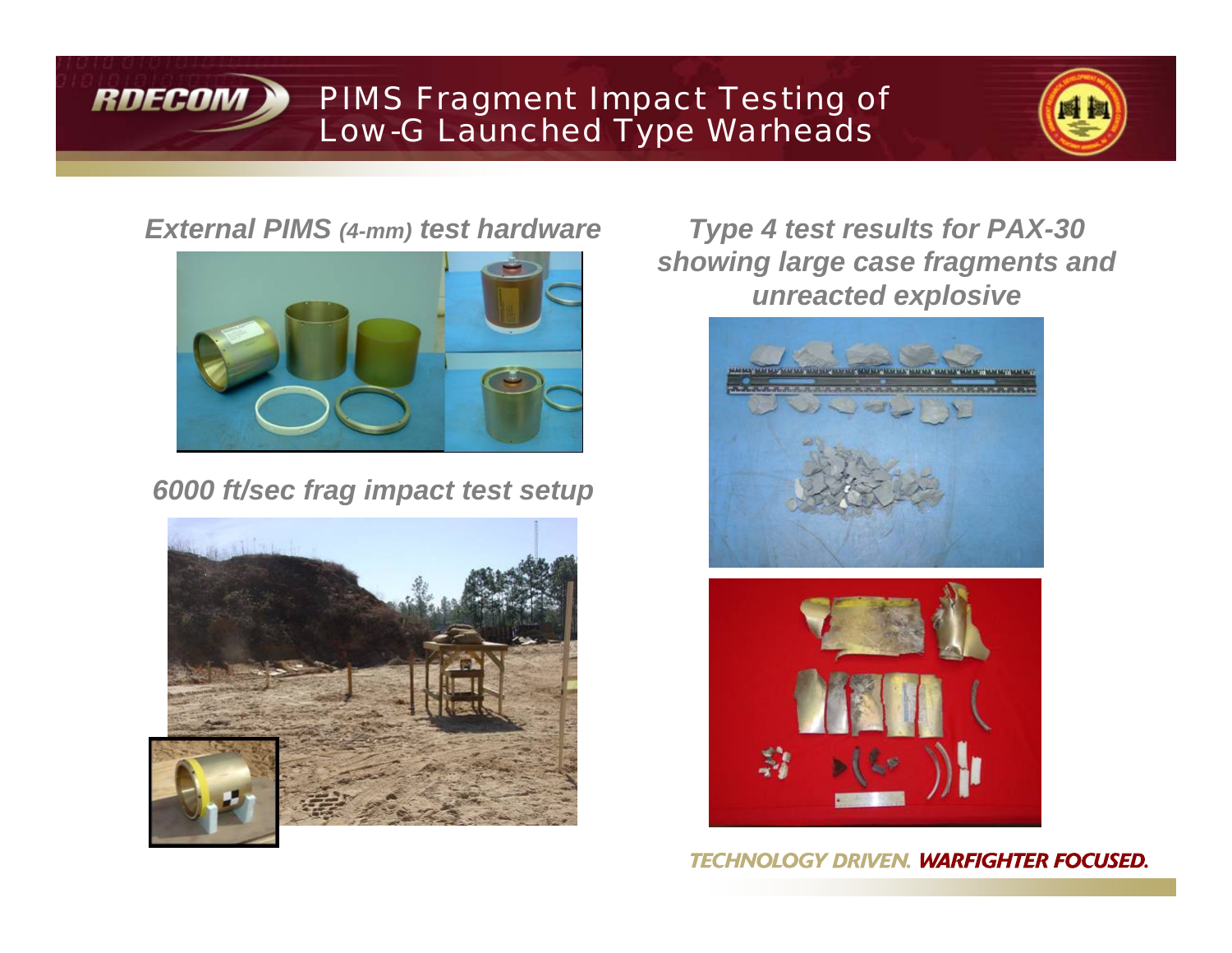

### Effect of PIMS on Warhead **Performance**



**Setup**



**No change in penetration performance from outer PIMS**



**Larger overall fragment size and more forward fragments with PIMS** 

#### **TECHNOLOGY DRIVEN. WARFIGHTER FOCUSED.**

### **No PIMS**

### **With PIMS**